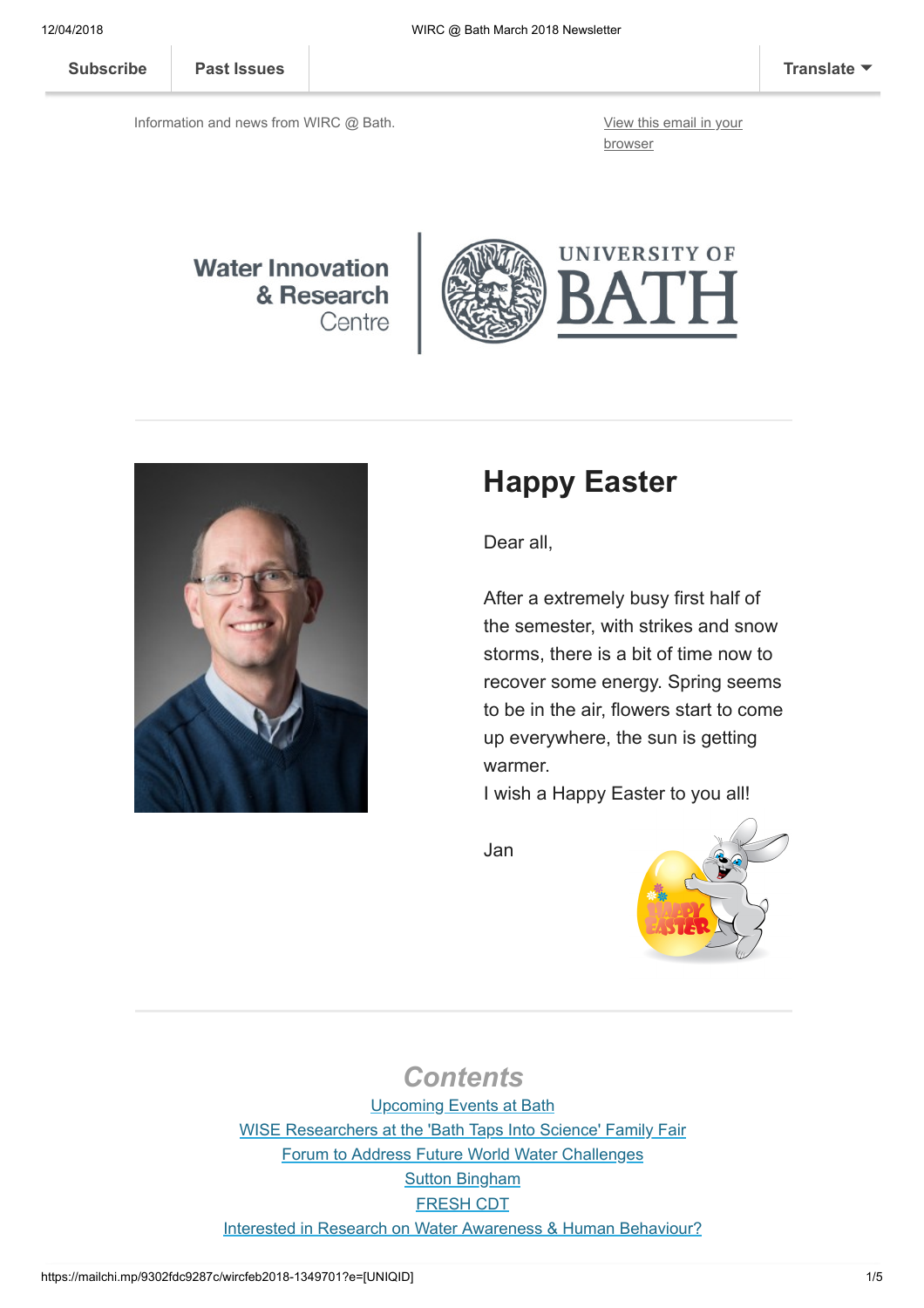# Upcoming Events at Bath

[19 April 2018: Water and Sediment: A Cascade across Scales by Professor](https://www.eng.ed.ac.uk/about/people/prof-alistair-borthwick) Alistair Borthwick

[26 April 2018: Inaugural lecture](http://www.bath.ac.uk/chem-eng/people/hofman/) ['](http://www.bath.ac.uk/research/centres/wirc/events/invaluable-value-of-water.html)[The invaluable value of water](http://www.bath.ac.uk/chem-eng/people/hofman/)['](http://www.bath.ac.uk/research/centres/wirc/events/invaluable-value-of-water.html) [by Prof. Jan](http://www.bath.ac.uk/chem-eng/people/hofman/) **Hofman** 

17 May 2018: 'Green and Blue Cities' by [Mark Fletcher](https://www.arup.com/our-firm/mark-fletcher), Global Water Leader at Arup





## <span id="page-1-0"></span>WISE researchers at the 'Bath Taps Into Science' Family Fair

On Saturday 17th March, five postgraduate researchers from the EPSRC WISE CDT took to the 'Bath Taps into Science' Festival armed with their favourite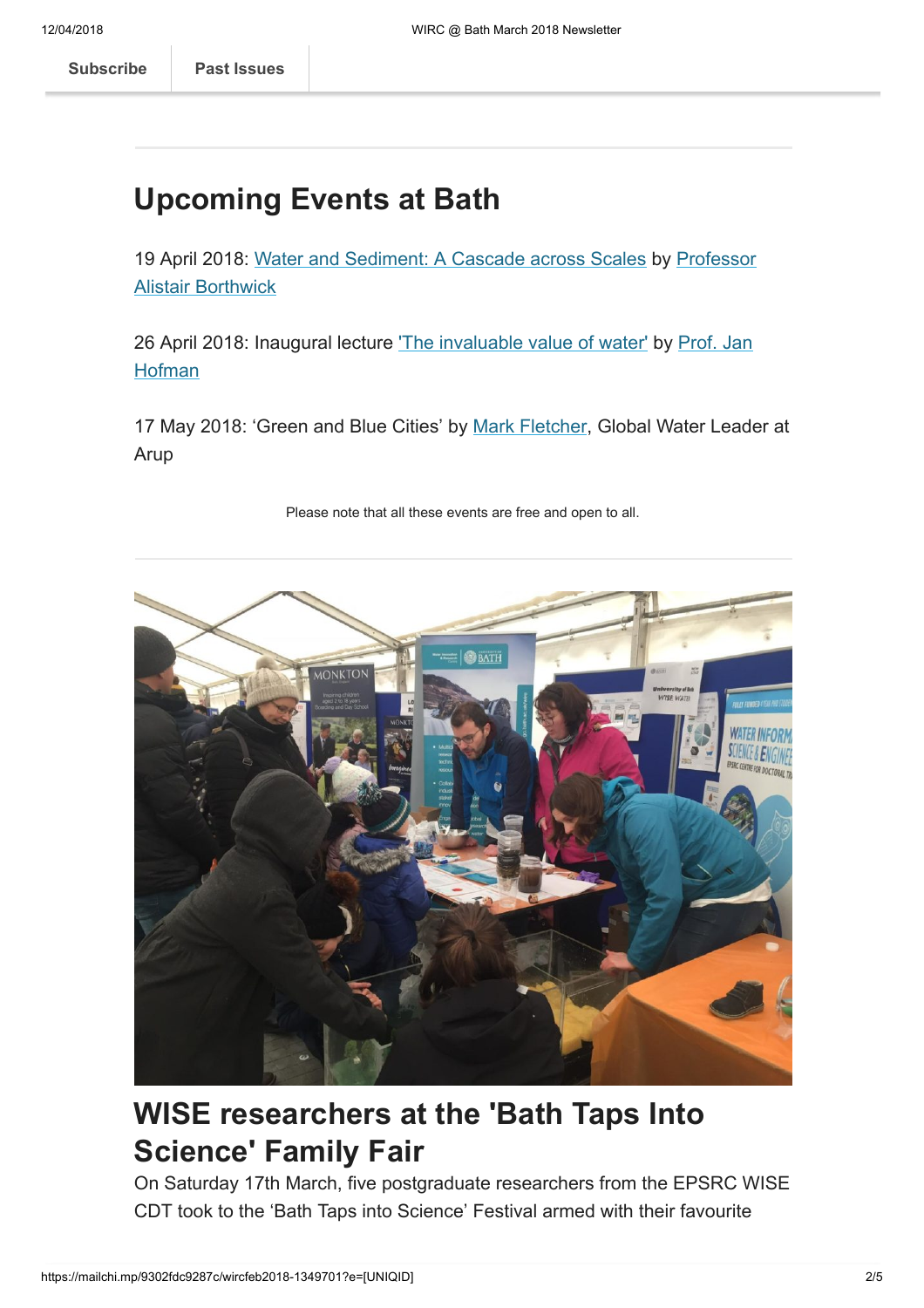[Subscribe](http://eepurl.com/bKjQGL) **Past Issues** 

### <span id="page-2-0"></span>Forum to address future world water challenges

On World Water Day (22 March), [GW4 Water Security Alliance](http://www.gw4water.com/) announced a major forum focusing on the future of innovation, ecosystems and resilience for water security, titled 'Water in a changing world'. WIRC @ Bath is proud to be [part of this collaboration. Read the University of Bath's announcement of the](http://www.bath.ac.uk/announcements/forum-to-address-future-world-water-challenges/) forum here.



#### <span id="page-2-1"></span>Sutton Bingham

To aid in their final year design project to plan a drinking water treatment plant, a group of Chemical Engineering students visited Wessex Water's Sutton [Bingham treatment works near Yeovil. Read more about the visit and see](http://blogs.bath.ac.uk/water/2018/03/26/sutton-bingham/) photos here.

# <span id="page-2-2"></span>FRESH CDT

The FRESH CDT has recently recruited 12 students. In total 86 applications